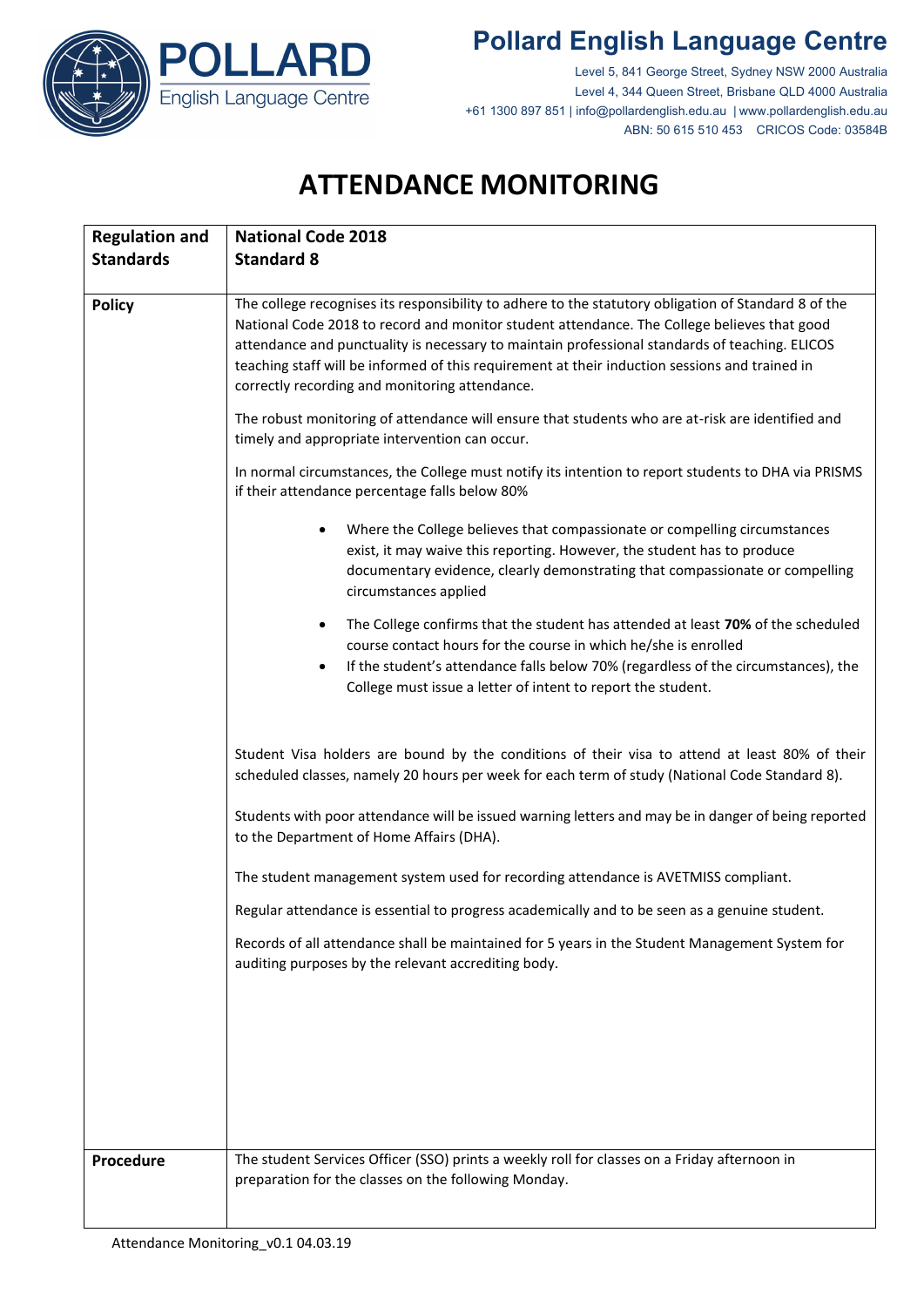## **Pollard English Language Centre**



Level 5, 841 George Street, Sydney NSW 2000 Australia Level 4, 344 Queen Street, Brisbane QLD 4000 Australia +61 1300 897 851 | info@pollardenglish.edu.au | www.pollardenglish.edu.au ABN: 50 615 510 453 CRICOS Code: 03584B

| Attendance is marked 15 minutes after the class commences for each two (2) hour session. If the<br>student is late s/he will be marked absent.                                                                                                                                                                                                                                                                                                                                                                                                                                                          |
|---------------------------------------------------------------------------------------------------------------------------------------------------------------------------------------------------------------------------------------------------------------------------------------------------------------------------------------------------------------------------------------------------------------------------------------------------------------------------------------------------------------------------------------------------------------------------------------------------------|
| Teachers record attendance of students and submit the weekly roll at the end of the week to the<br>Student Services Officer. Students should be marked as follows: Present = P; Absent = A; Late= L.<br>The attendance rolls are kept in the class folder and are not to be removed from the college<br>premises. Where the information about a student's absence is already known to the teacher, the<br>teacher will note the reason on the roll. But the student will still be marked as being absent from<br>class, even if the absence is for a doctor's visit supported by a medical certificate. |
| If the student's attendance falls below 80%, it will be important for the Academic Manager (and<br>DHA staff) to know the exact reasons for a student's absence when deciding on an action to be<br>taken.                                                                                                                                                                                                                                                                                                                                                                                              |
| The Student Services Officer (SSO) enters the data from the submitted rolls into the student<br>management system before the next scheduled class and on a Friday files the hard copy in the Class<br>Rolls (ELICOS) folder in the Director of Studies (DOS) office. Only teachers and administrative staff<br>can handle the attendance rolls.                                                                                                                                                                                                                                                         |
| Medical certificates and absences due to compassionate reasons are handed to the SSO who scans<br>it to the student's folder. If a student presents a medical certificate for absence then it is recorded<br>as an absence with a medical certificate.                                                                                                                                                                                                                                                                                                                                                  |
| Teachers will contact students who have been absent for two (2) consecutive days and this<br>communication is recorded in the student's folder.                                                                                                                                                                                                                                                                                                                                                                                                                                                         |
| The SSO will inform the DOS of any student who has been absent for 3 consecutive days. The DOS<br>then contacts the student and records the communication                                                                                                                                                                                                                                                                                                                                                                                                                                               |
| If the student does not respond and is absent for 5 days without reasonable explanation, the DOS<br>then contacts the education agent or the parents. On the $6th$ consecutive day if there is no<br>reasonable response from the student the DOS contacts the police to report the student as a<br>missing person.                                                                                                                                                                                                                                                                                     |
| The database (student management system) automatically calculates both the attendance to date<br>as well as possible attendance (i.e. if the student from that point attends 100% of the classes until<br>the end of the course).                                                                                                                                                                                                                                                                                                                                                                       |
| The SSO is responsible for checking that attendance has been entered in the system.                                                                                                                                                                                                                                                                                                                                                                                                                                                                                                                     |
| When a student's attendance falls to 90% to date, an email warning is initiated through the student                                                                                                                                                                                                                                                                                                                                                                                                                                                                                                     |

The 1<sup>st</sup> warning is emailed at 90% (the student has already used  $\frac{1}{2}$  of the available 20% allowed for illness etc.)

The 2<sup>nd</sup> warning is emailed at 85% (the student has already used  $\frac{3}{4}$  of the available 20% allowed for illness etc.)

The trigger for the Intention to report is attendance at < 80% i.e. the student has used more than the 20 % allowance for illness etc.

The Intention to report email explains to the student that s/he has 20 working days to appeal. The student can bring a support person to the appeal hearing. At the end of the 20 working days, the panel must decide whether to report the student, the decision is by the majority vote of the panel. The student has to be advised that s/he must continue to attend class during the internal appeal. The panel will verify the authenticity of any supporting documents supplied by the student.

management system: